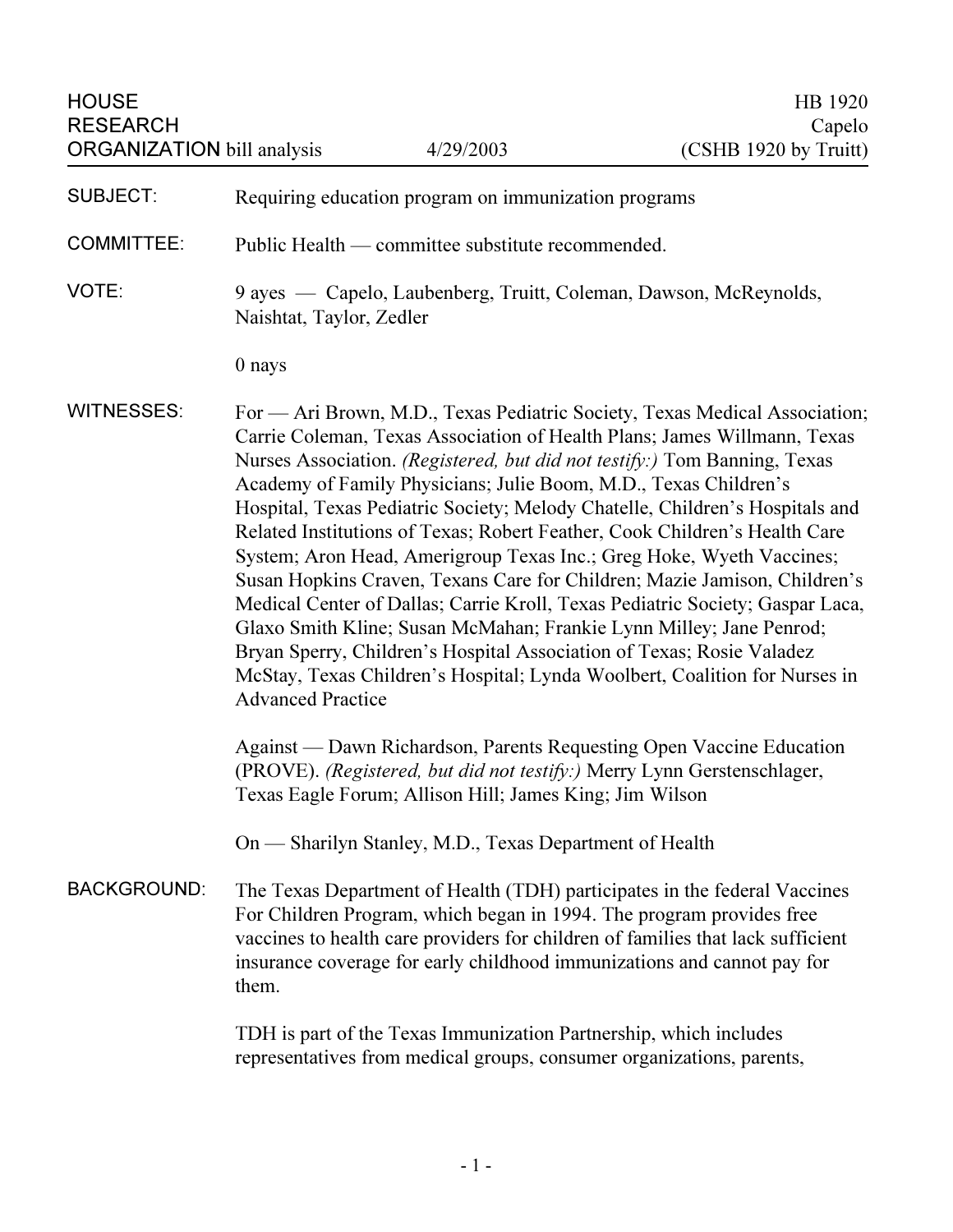## HB 1920 House Research Organization page 2  $r^{2}$

pharmaceutical companies, and other interested parties. The partnership developed a state plan for increasing childhood immunization rates in Texas, identified barriers, and provided recommendations for improvement, which included improving ImmTrac.

ImmTrac is the statewide immunization registry for children from birth to age 18 established under Health and Safety Code, sec. 161.007. This section outlines reporting requirements for providers and insurance companies and stipulates that TDH is required to protect the confidentiality of patients in the registry, to disclose information only with the written consent of the child's parent, and permit a parent to withdraw consent for a child to be included in the registry. Under Sec. 161.009, a person can be held criminally liable for negligently releasing or disclosing information in the database for an unauthorized use or using the information to solicit new patients or clients.

DIGEST: CSHB 1920 would require TDH to develop continuing education programs for vaccine providers relating to immunizations and the Vaccines For Children program. TDH would establish a work group made up of doctors, nurses, TDH representatives, and others to assist the department in these programs and program materials.

> The bill would allow a provider to enroll in the program on the same application form used for Medicaid health care providers. It also would allow providers to report vaccines administered under this program to the immunization registry, to use the registry to determine whether a child had received a vaccination, and for other purposes related to the provider's ordinary course of business.

The bill would take effect September 1, 2003.

**SUPPORTERS** SAY: HB 1920 would help TDH improve vaccination rates by encouraging the participation of providers. Texas consistently ranks near the bottom in rates of immunization for children under two years of age — 42nd among states according to 2001 National Immunization Survey (NIS) data. Because Vaccines For Children is a federally funded program, there would be no cost to the state to promote this great public health benefit. Texas has a long way to go in improving immunization rates, but this bill would be a big step in the right direction.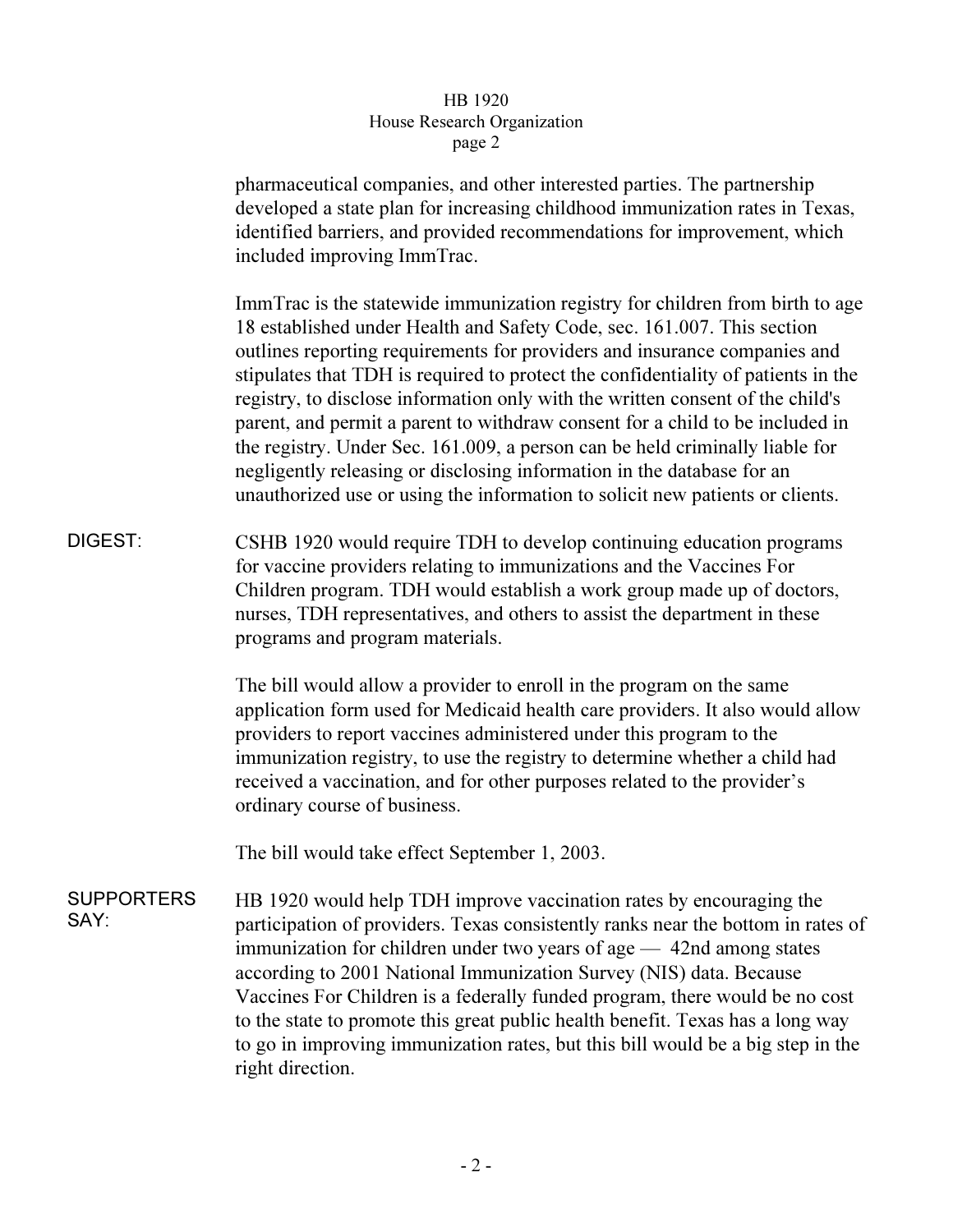## HB 1920 House Research Organization page 3  $\mathbf{r}$   $\mathbf{r}$   $\mathbf{s}$   $\mathbf{r}$   $\mathbf{s}$

From a public health standpoint, Texas has a compelling interest in recruiting vaccine providers to help raise rates of childhood immunization. Diseases such as polio once were commonplace, but they have been virtually eradicated due to widespread programs of immunization. Such programs only work, however, when participation in them is universal. The fact that more than 600 cases of whooping cough, a vaccine-preventable illness, were diagnosed in Texas in 2001 suggests that the state might already be suffering the consequences for low immunization rates. If significant numbers of parents opt their children out of immunization programs, it could allow much more dangerous illnesses, such as polio, to regain prevalence in Texas.

Side effects to immunizations are uncommon and generally mild, and clinical evidence linking immunizations to autism is extremely thin. Without question, the proven risk of not immunizing children against killer diseases such as polio and measles far outweighs tenuous and unproven theories about a link between immunizations and autism. The medical community overwhelmingly supports broad-based childhood vaccination programs, and this bill would allow more providers to join the Vaccines For Children Campaign.

TDH attributes the state's lackluster immunization rates in part to the reluctance of heath care professionals to participate due to administrative hassles. By allowing providers to enroll in the program using the Medicaid provider application, which many of them fill out anyway, this bill would remove one of the main barriers to recruitment faced by Vaccines For Children.

Although the Vaccines For Children program would not pay a service fee for immunizations, providers still would be willing to participate. Reimbursement for vaccine administration is small in any case, and many providers are more than willing to donate their time and expertise to this worthy public health cause, so long as the cost of the vaccine is covered and the paperwork is not too burdensome. This bill would meet the needs of providers on both counts.

CSHB 1920 also would generate accurate and useful immunization data for the organizations that need it. By reporting vaccinations to the immunization registry and being able to access the database, a provider could determine what vaccines a new patient needed, and ensure that the child would not receive a duplicate immunization, thus preventing vaccine waste. A complete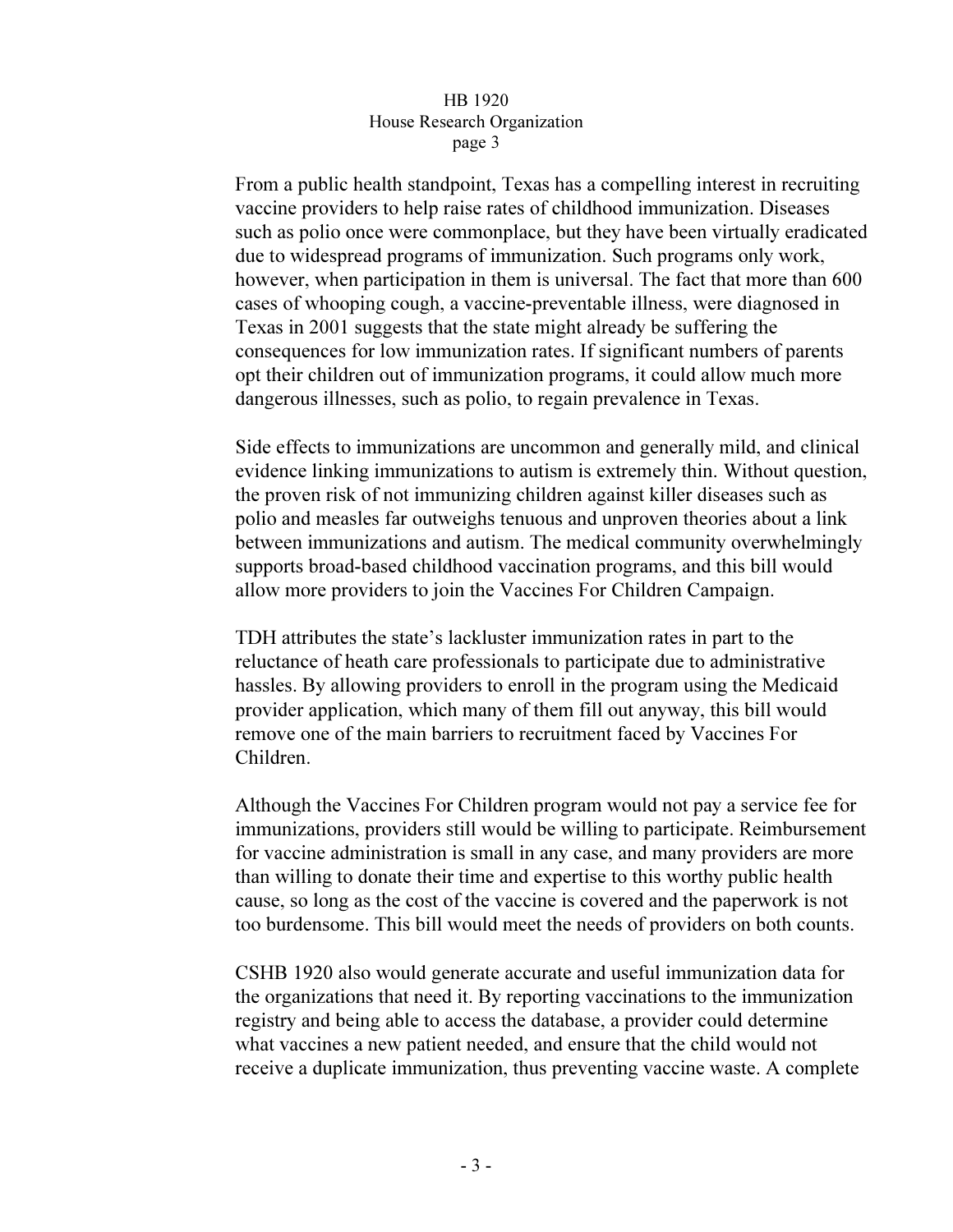## HB 1920 House Research Organization page 4  $\mathbf{r}^{\mu}$ ge  $\mathbf{r}$

and accurate registry also would allow providers to print reminder cards to be sent to parents when it was time for the child to receive another immunization. In addition, a provider conveniently could produce a child's shot record for parents when it was needed for school enrollment or another purpose.

Current law allows parents to opt their children out of the registry and allows disclosure of confidential information only following a parent's written consent. It also establishes criminal liability for the negligent release or disclosure of immunization registry information for commercial or other unauthorized purposes, so fears that this bill would contribute to the abuse of immunization data are unfounded.

Managed care companies should not have access to the database. The vaccines are paid for by the federal program, not by managed care companies, so these companies have no special right to this information. Because accreditation agencies use immunization rates as performance measures for managed care organizations, some managed care companies would use the state registry to evaluate their risk pools and drop children from coverage because they had not received certain immunizations, regardless of the reason why. This is not the intended use for the registry, and this bill correctly would not allow it.

**OPPONENTS** SAY: The process for reporting vaccines would remain long and cumbersome even under this bill. Although it might be easier for some providers to enroll using Medicaid forms, it would be little help to the many providers in Texas who do not take Medicaid patients. In addition, the registry database is difficult to use and requires a lot of data entry, which is just one more reason why already overworked providers likely would not flock to this program.

> Even if it were easier for providers to enroll, they still would be discouraged from participating because the Vaccines for Children program pays only for the vaccine and not for the cost of the visit. The reimbursement rate is approximately \$5 with actual costs totaling more than \$8 per vaccine administered. With decreasing reimbursement that providers already receive from insurance companies and government programs, combined with increasing overhead and insurance costs, providers would be unable to afford to participate in yet another program that offered partial reimbursement and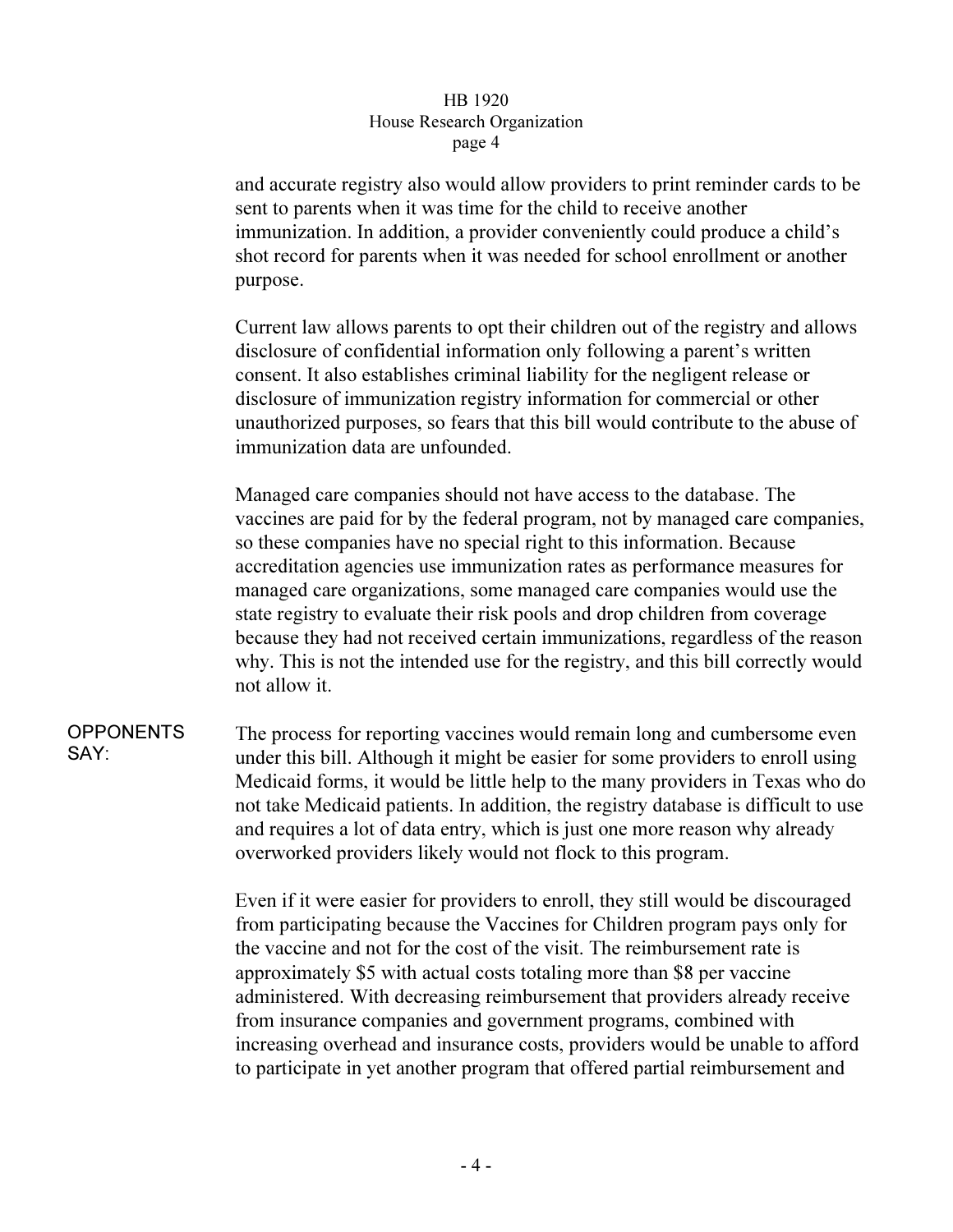# HB 1920<br>House Research Organization  $\frac{1}{2}$  $r^{\alpha}$

increased administrative hassles.

|                                          | Vaccines are potentially harmful to kids, and there is evidence linking them to<br>autism. Whether or not to vaccinate should be a choice between parents and<br>doctors, and parents should not feel pressure from the state to vaccinate their<br>kids. Some parents elect not to vaccinate their children for religious or health<br>reasons. Immunizations are not for everyone, and it would be inappropriate<br>for the state to spend its resources encouraging all parents to have their<br>children vaccinated.                                                                                                                                                                                                                                                                                                                         |  |
|------------------------------------------|--------------------------------------------------------------------------------------------------------------------------------------------------------------------------------------------------------------------------------------------------------------------------------------------------------------------------------------------------------------------------------------------------------------------------------------------------------------------------------------------------------------------------------------------------------------------------------------------------------------------------------------------------------------------------------------------------------------------------------------------------------------------------------------------------------------------------------------------------|--|
|                                          | The registry might also pose confidentiality concerns. Too many<br>organizations would have access to private health information, and people<br>that have declined immunizations might worry that their decision could one<br>day be held against them by an insurer or some other group. For this reason,<br>efforts to expand the immunization registry should be discouraged.                                                                                                                                                                                                                                                                                                                                                                                                                                                                 |  |
| <b>OTHER</b><br><b>OPPONENTS</b><br>SAY: | Managed care companies should be allowed access to the database. They<br>oversee all areas of children's health and could use the database as a means of<br>encouraging parents to get their children vaccinated, thereby increasing<br>compliance.                                                                                                                                                                                                                                                                                                                                                                                                                                                                                                                                                                                              |  |
| <b>NOTES:</b>                            | The committee substitute differs from the bill as introduced by requiring<br>provider education programs, but not informational materials. It would<br>replace "physician" with "provider" in reference to continuing education<br>programs, and would include representatives of managed care organizations<br>and health plan providers in the TDH workgroup. It would allow providers to<br>enroll in the program on the Medicaid application, but not also on the<br>Children's Health Insurance Program (CHIP) enrollment forms, and would<br>remove the section allowing providers to be reimbursed under Medicaid and<br>CHIP. It would allow providers to use information from the registry to<br>determine whether a child had received a vaccination, and for other purposes<br>related to the provider's ordinary course of business. |  |
|                                          | A related bill, HB 1926 by Capelo, which would require TDH to conduct and                                                                                                                                                                                                                                                                                                                                                                                                                                                                                                                                                                                                                                                                                                                                                                        |  |

facilitate public awareness campaigns designed to raise the statewide childhood immunization rate, also is on today's General State Calendar.